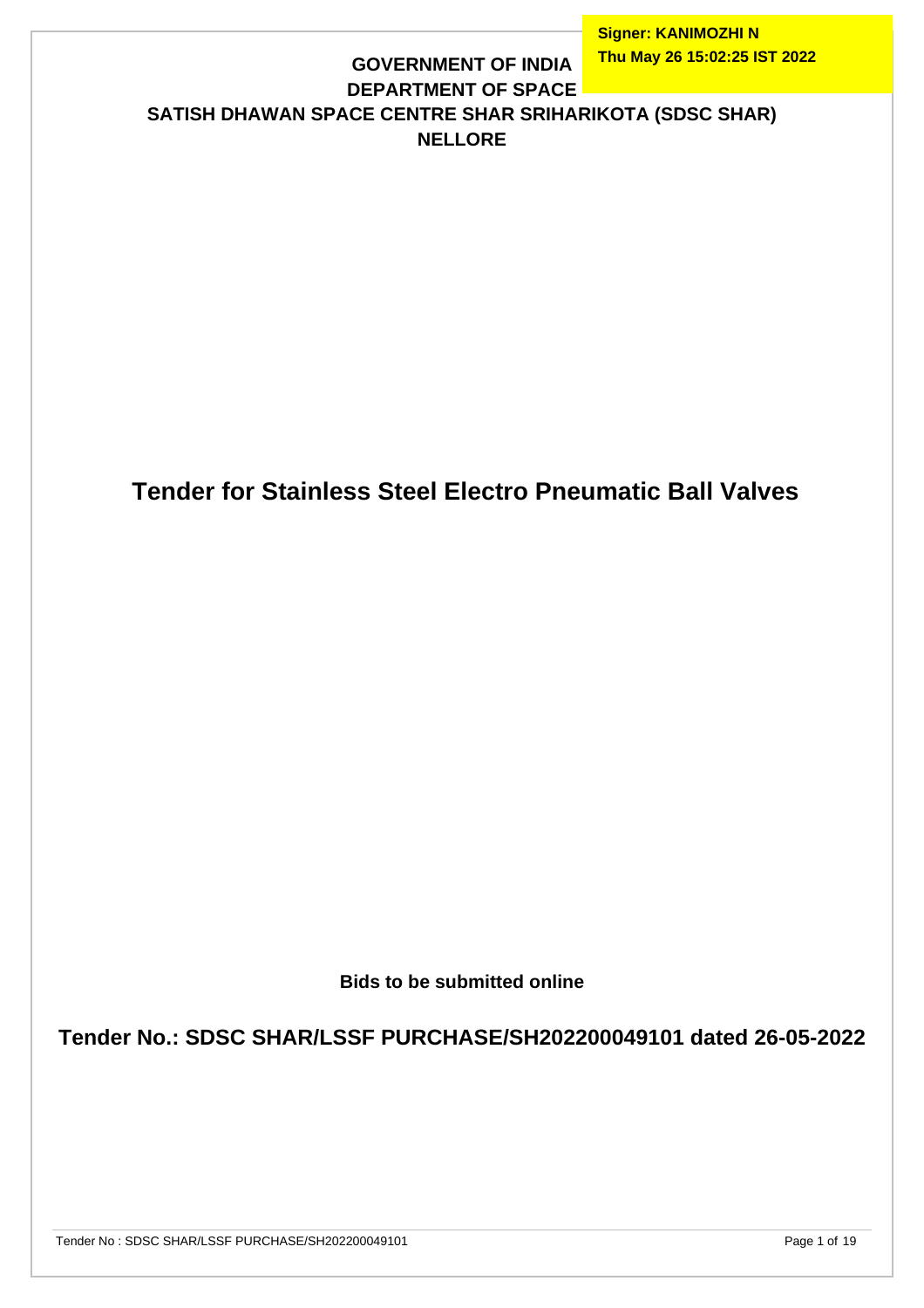## **A. Tender Details**

Tender No : **SDSC SHAR/LSSF PURCHASE/SH202200049101**

Tender Date : **26-05-2022**

Tender Classification: **GOODS**

Purchase Entity : **LSSF PURCHASE** 

Centre : **SATISH DHAWAN SPACE CENTRE SHAR SRIHARIKOTA (SDSC SHAR)**

### **Procurement of Stainless Steel Electro Pneumatic Ball Valves**

Procurement of Stainless Steel Electro Pneumatic Ball Valves on PT two part basis.

## **A.1 Tender Schedule**

| <b>Bid Submission Start Date:</b> | 26-05-2022 15:02 |
|-----------------------------------|------------------|
| Bid Clarification Due Date:       | 03-06-2022 16:00 |
| Bid Submission Due Date:          | 28-06-2022 16:00 |
| Bid Opening Date:                 | 29-06-2022 14:30 |
| Price Bid Opening Date:           | 29-07-2022 14:30 |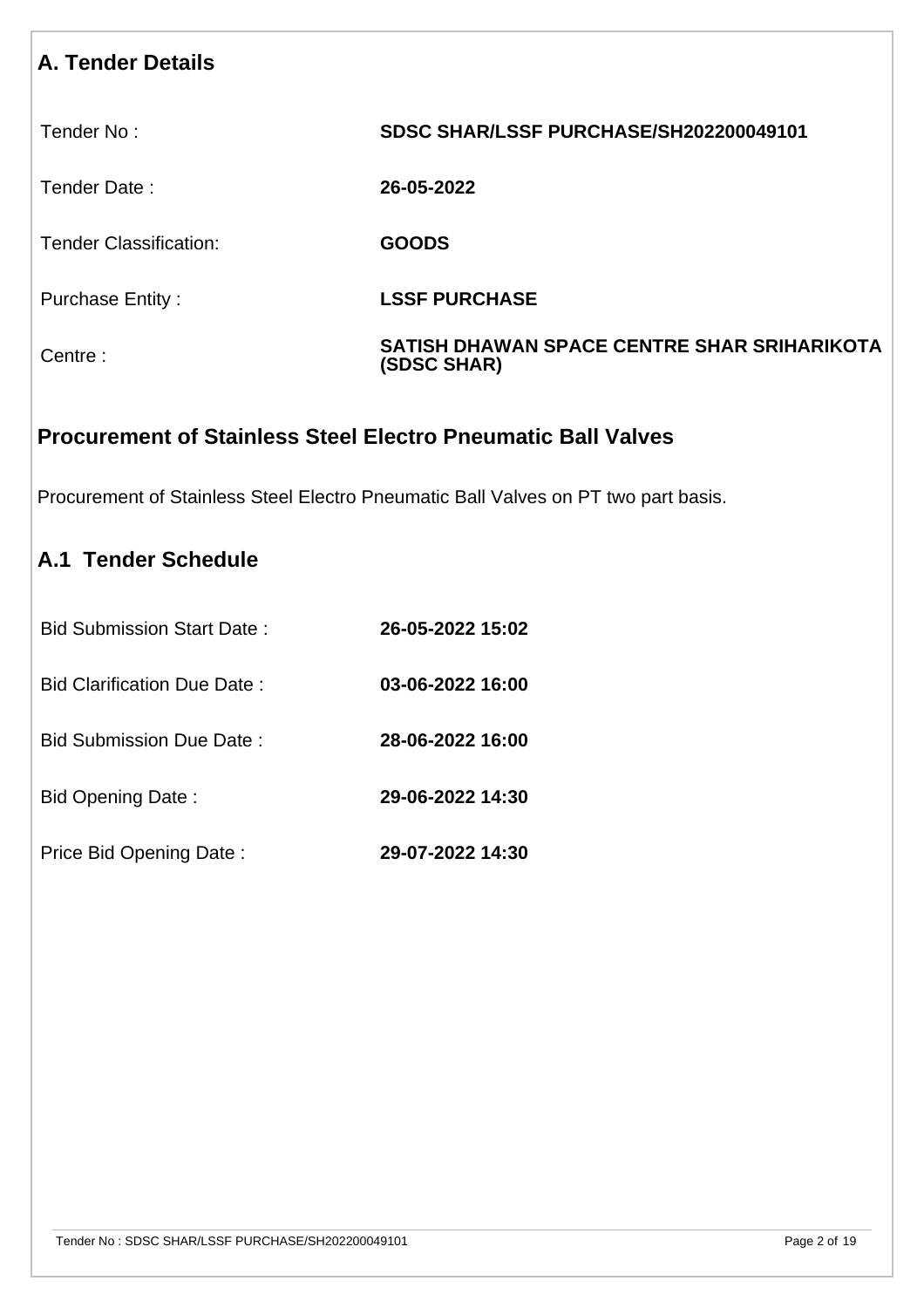## **B. Tender Attachments**

#### **Technical Write-up/Drawings**

#### **[Document : Spec](https://eproc.isro.gov.in/common/viewDocument?id=ff8081818093eacf0180ac42ae671552&indentId=SH2022000491)**

### **Instructions To Vendors**

2. We are proposing to invite Tenders in Two Parts viz., Part-I Techno and Commercial & Part-II Price. All Tenderers are requested to follow carefully the following instructions before preparing their offer.

1.PART- I- TECHNO COMMERCIAL BID -

(1)This part should contain detailed Specifications of the items quoted by you along with Technical Literature and Leaflets if any.

(2)All the Commercial terms and Conditions applicable also should be indicated separately under separate heads.

(3)The Commercial terms such as delivery terms, delivery period, payment terms, warranty, validity of the offer, Installation & Commissioning, Duties and Taxes etc shall come into this.

(4)Either Technical Specifications or Terms & Conditions as above should be very clearly reflected items wise with reference to the items called for in the tender.

(5)Please not those Prices should not be indicated in this part.

(6)Any deviations from the Technical Specifications and Commercial Terms shall be indicated separately.

#### 2.PART II PRICE BID

(1)The prices applicable for the items, item wise in response to the tender shall come into this part. (2)Tender shall indicate very clearly item wise prices with reference to their Technical Offer.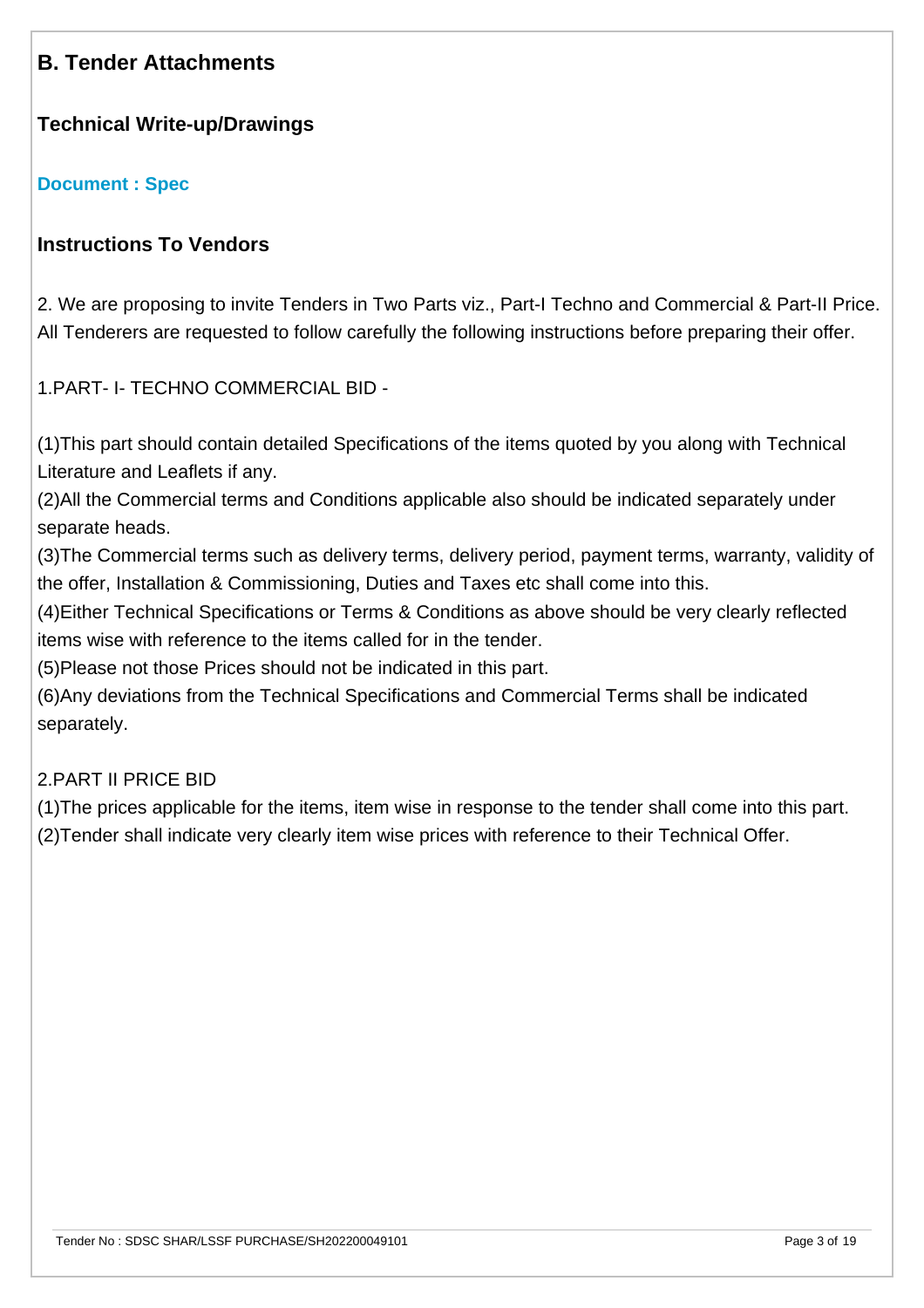## **C. Bid Templates**

**C.1 Technical Bid - Stainless Steel Electro Pneumatic Ball Valves**

**1. Ball Valves Electro Pneumatic SS Ball Valve of Size: 15NB x150#** 

**2. Ball Valves Electro Pneumatic SS Ball Valve of Size: 15NB x300#** 

**3. Ball Valves Electro Pneumatic SS Ball Valve of Size: 25NB x150#** 

**4. Ball Valves Electro Pneumatic SS Ball Valve of Size: 25NB x300#** 

**5. Ball Valves Electro Pneumatic SS Ball Valve of Size: 40NB x150#** 

**6. Ball Valves Electro Pneumatic SS Ball Valve of Size: 40NB x300#** 

### **Common Specifications (Applicable for all items)**

| SI No          | Specification            | Value                                                                                   | Compliance            | <b>Offered Specification</b> | Remark |
|----------------|--------------------------|-----------------------------------------------------------------------------------------|-----------------------|------------------------------|--------|
|                | Type                     | Two way EP Ball<br>Valve with Pneumatic<br><b>Actuator and Limit</b><br><b>Switches</b> | Yes / No /<br>Explain |                              |        |
| $\overline{c}$ | End<br>Connection        | <b>RF Flanged with</b><br>serration to ANSI B<br>16.5                                   | Yes / No /<br>Explain |                              |        |
| 3              | Port &<br>Consruction    | Full Bore, 2 piece, 2-<br>way                                                           | Yes / No /<br>Explain |                              |        |
| 4              | Operating<br>Temperature | 50 0C Maximum                                                                           | Yes / No /<br>Explain |                              |        |
| 5              | <b>Fluid Handling</b>    | UH-<br>25/N2O4/MMH/MON3                                                                 | Yes / No /<br>Explain |                              |        |
| 6              | Design Code              | API 6D/BS EN-ISO<br>17292 / ANSI B 16.34                                                | Yes / No /<br>Explain |                              |        |
| 7              | <b>Testing Code</b>      | <b>BS-EN-ISO-12266</b><br>Part 1/API 598                                                | Yes / No /<br>Explain |                              |        |
| 8              | Anti-static<br>Device    | Yes, to be provided                                                                     | Yes / No /<br>Explain |                              |        |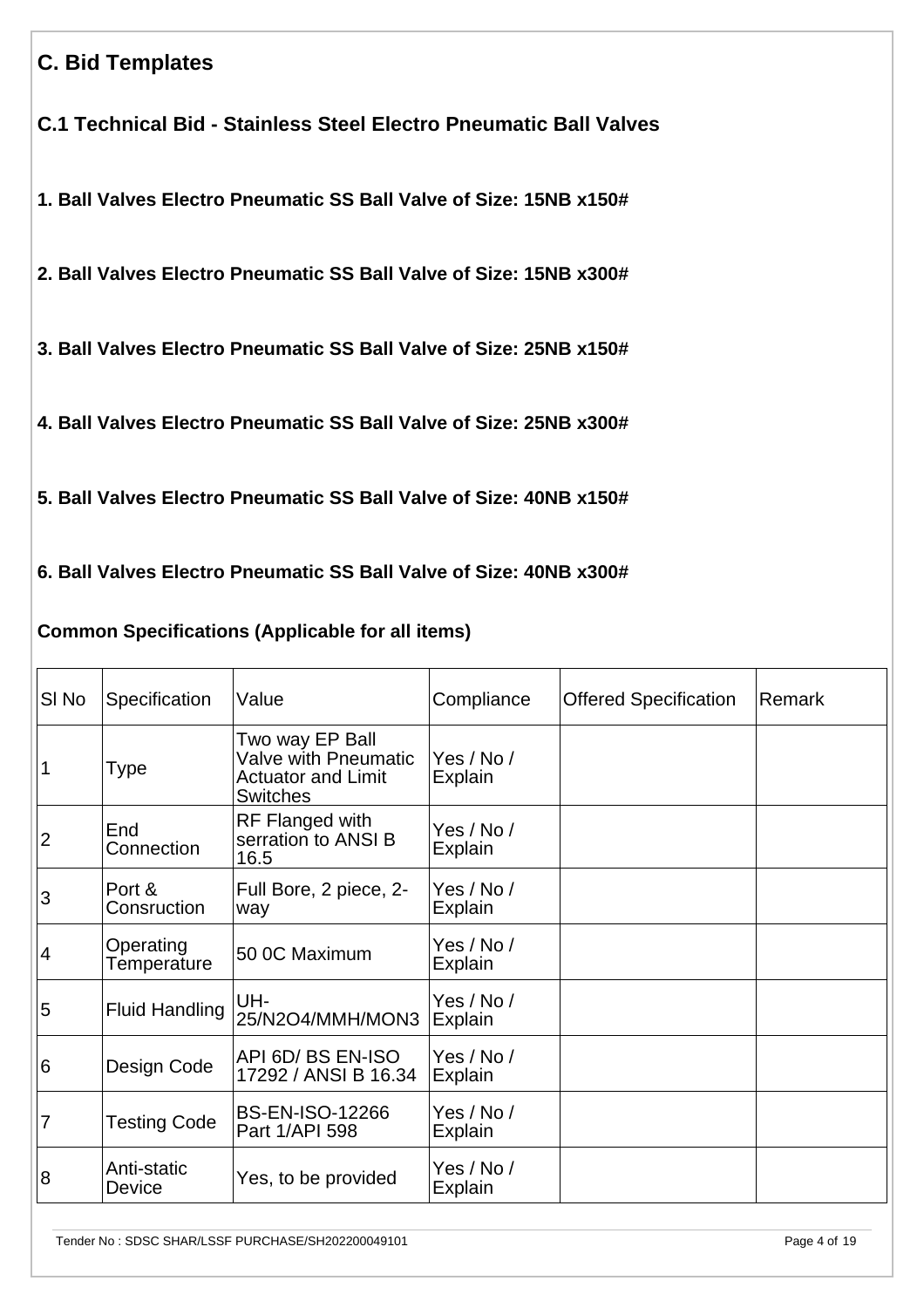| 9  | Operation                                                                                                                                                                                            | <b>By Stainless Steel</b><br>bracket mounted<br>Pneumatic actuator                                                        | Yes / No /<br>Explain        |  |
|----|------------------------------------------------------------------------------------------------------------------------------------------------------------------------------------------------------|---------------------------------------------------------------------------------------------------------------------------|------------------------------|--|
| 10 | <b>Fire Safe</b><br>Design                                                                                                                                                                           | API-607 / BS-EN-<br>ISO12266 Part-II                                                                                      | Yes / No /<br>Explain        |  |
| 11 | Fugitive<br><b>Emission test</b><br>(FET)                                                                                                                                                            | All valves shall have<br>stem seal<br>arrangement to meet<br>the Fugitive emission<br>test (FET) version                  | Yes / No /<br>Explain        |  |
| 12 |                                                                                                                                                                                                      | ANSI B16.104 Class<br>Leakage Class   VI/FCI70.2-100%<br>bubble tight Shutoff                                             | Yes / No /<br><b>Explain</b> |  |
| 13 | Type test<br>certificates for<br>Fugitive<br>emission test<br>as per ISO<br>15848 part-l<br>and fire safe<br>test as per BS<br>6755 part-II<br>shall be<br>furnished at<br>the time of<br>inspection | To be agreed                                                                                                              | Yes / No /<br>Explain        |  |
| 14 | <b>Body</b>                                                                                                                                                                                          | SS 316/CF8M/Forged<br>Design                                                                                              | Yes / No /<br>Explain        |  |
| 15 | Stem & Gland<br><b>Nut</b>                                                                                                                                                                           | <b>SS 316</b>                                                                                                             | Yes / No /<br>Explain        |  |
| 16 | <b>Ball</b>                                                                                                                                                                                          | SS 316 (From solid<br>bar)/CF8M                                                                                           | Yes / No /<br>Explain        |  |
| 17 | Seat                                                                                                                                                                                                 | PTFE /RPTFE                                                                                                               | Yes / No /<br>Explain        |  |
| 18 | Gland packing<br>seals                                                                                                                                                                               | Primary seal : Kalrez<br>6380,<br>Secondary seal:<br>PTFE, Graphite                                                       | Yes / No /<br>Explain        |  |
| 19 | Body seals                                                                                                                                                                                           | PTFE/Graphite and<br><b>PTFE</b> encapsulated<br>Viton "O" ring, SS316<br>Spiral wound<br>(Minimum two seals).            | Yes / No /<br>Explain        |  |
| 20 | <b>Bolting</b>                                                                                                                                                                                       | A 193 Gr. B8M/A194<br>Gr. 8M                                                                                              | Yes / No /<br>Explain        |  |
| 21 | Heat<br><b>Treatment</b>                                                                                                                                                                             | Solution annealing of<br>all castings as per (In<br>case of Castings only)<br>ASTM A 351 SS11.1                           | Yes / No /<br>Explain        |  |
| 22 | <b>Actuator Type</b>                                                                                                                                                                                 | Spring return, single<br>acting piston & Direct<br>Mounted as per ISO<br>Std. Links shall be of<br><b>Stainless Steel</b> | Yes / No /<br>Explain        |  |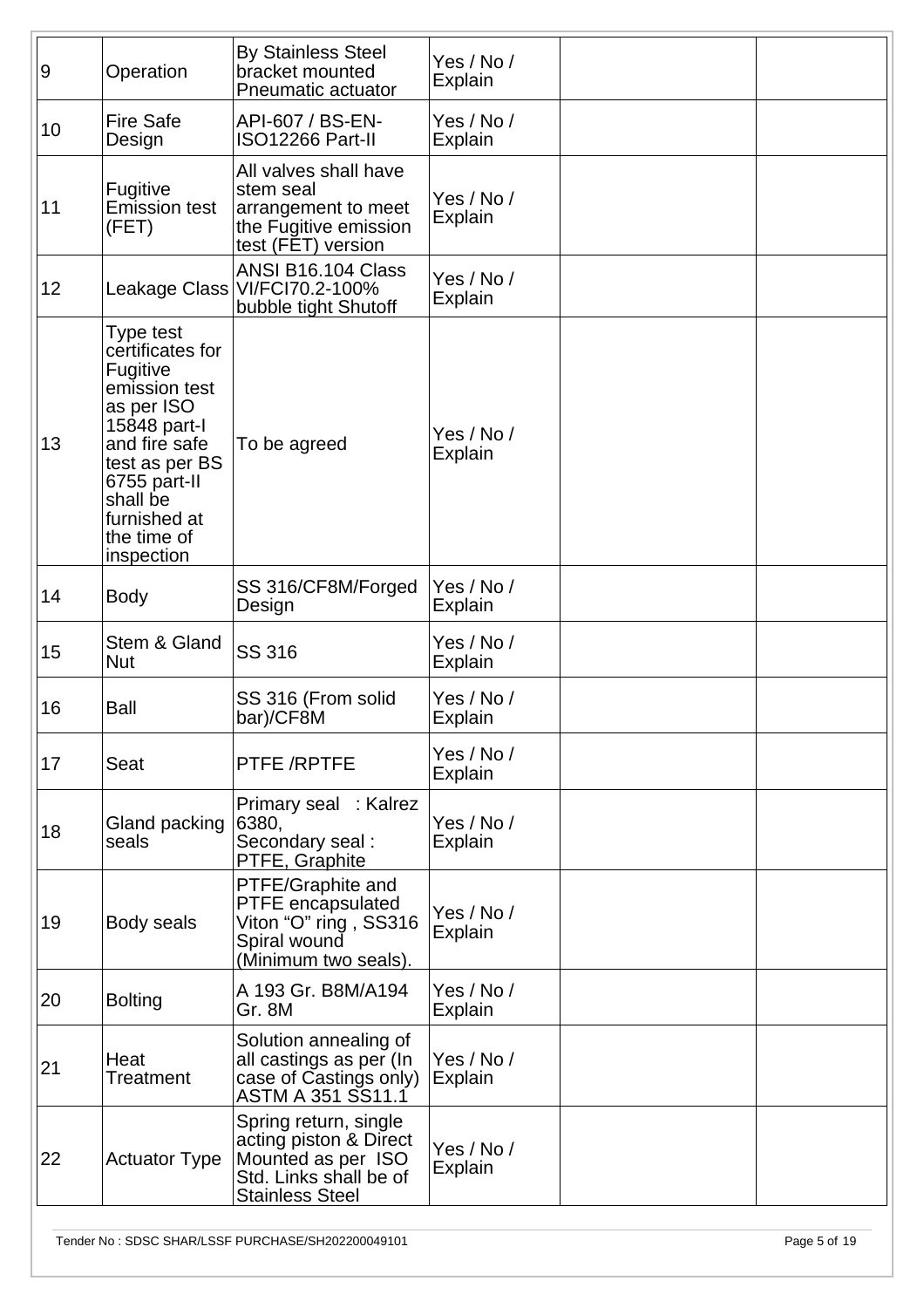| 23 | <b>Actuator Input</b><br>Signal                                                                                                                                                                                                             | Min 5 bar (g) of $N2$<br>gas/Air nominal 7 bar<br>(g)                                                                            | Yes / No /<br>Explain        |  |
|----|---------------------------------------------------------------------------------------------------------------------------------------------------------------------------------------------------------------------------------------------|----------------------------------------------------------------------------------------------------------------------------------|------------------------------|--|
| 24 | Angle of<br>rotation                                                                                                                                                                                                                        | 90° (with a provision<br>on the actuator to<br>adjust the angle of<br>rotation)                                                  | Yes / No /<br>Explain        |  |
| 25 | Response time<br>along with<br>valve                                                                                                                                                                                                        | Less than 5 seconds<br>(for Opening)                                                                                             | Yes / No /<br>Explain        |  |
| 26 | Actuator<br>Failure<br>Position                                                                                                                                                                                                             | Normally closed                                                                                                                  | Yes / No /<br>Explain        |  |
| 27 | <b>Actuator Body</b><br><b>Material</b>                                                                                                                                                                                                     | <b>Extruded Aluminum</b><br><b>Alloy internally Hard</b><br>anodized, externally<br>coated with<br>Polyurethane/ Epoxy<br>powder | Yes / No /<br>Explain        |  |
| 28 | Actuator<br>Piston & Rack                                                                                                                                                                                                                   | Anodized die cast<br>Aluminum/Manufactur<br>er's standard/Pinion as<br>Nitride coated steel,<br>Piston as Aluminium              | Yes / No /<br>Explain        |  |
| 29 | <b>Actuator Air</b><br><b>Supply</b><br>Connections                                                                                                                                                                                         | 1/4 " BSPP, Female                                                                                                               | Yes / No /<br>Explain        |  |
| 30 | Actuator<br>Springs                                                                                                                                                                                                                         | Cartridge type multi<br>helical springs of<br>material spring Steel,<br>Electro static                                           | Yes / No /<br><b>Explain</b> |  |
| 31 | Optimum<br>torque should<br>be selected for<br>each size of<br>valve actuator.                                                                                                                                                              | For interpolated torque<br>values, next higher<br>value should be<br>chosen to avoid<br>oversize actuators                       | Yes / No /<br>Explain        |  |
| 32 | The specified<br>Micro-Switch<br>assemblies<br>housed in<br>Flame proof<br>and<br>weatherproof<br>enclosure will<br>be mounted on<br><b>Actuator for</b><br>monitoring the<br><b>ON/OFF</b><br>status of<br>Electro<br>Pneumatic<br>Valves. | To be agreed                                                                                                                     | Yes / No /<br>Explain        |  |
| 33 | Limit switch<br>switches for<br>each valve                                                                                                                                                                                                  | Heavy duty SPDT<br>type and no. of switches - 4 nos (2)<br>nos for ON and 2 nos<br>for OFF)                                      | Yes / No /<br>Explain        |  |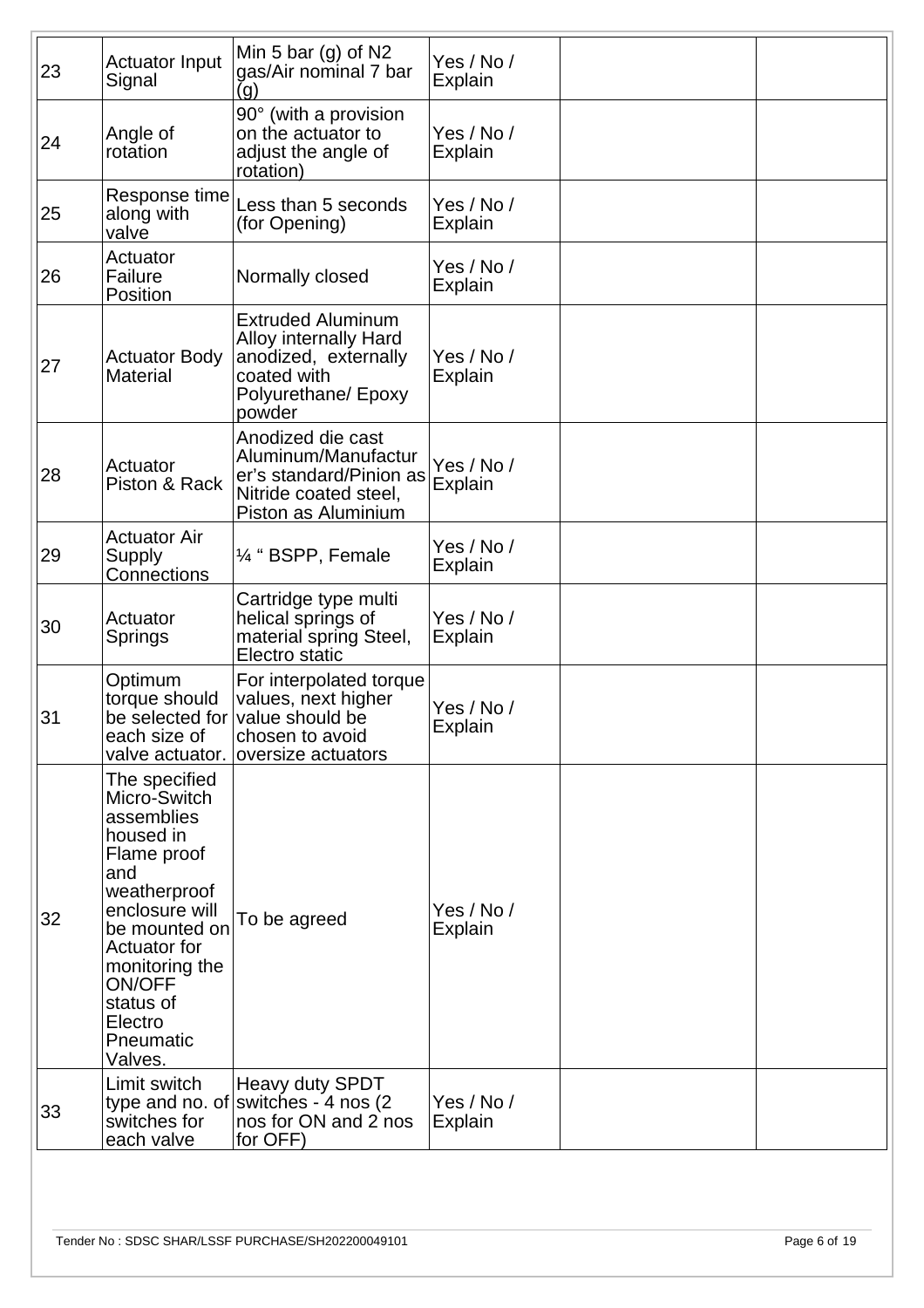| 34 | The Micro-<br>Switches shall<br>be mechanical<br>contact type.                                                                                                                                                                   | The three wires/leads<br>from each of the<br>Micro-Switches shall<br>be sealed at switch<br>side and other end<br>terminated on terminal<br>blocks (shall be of<br>Wago type, not screw<br>type)/PCB | Yes / No /<br>Explain        |  |
|----|----------------------------------------------------------------------------------------------------------------------------------------------------------------------------------------------------------------------------------|------------------------------------------------------------------------------------------------------------------------------------------------------------------------------------------------------|------------------------------|--|
| 35 | It means all<br>the 12 leads<br>from all the<br>micro switches<br>shall be<br>terminated on<br>terminal<br>blocks/PCB.                                                                                                           | However, total 15<br>nos. of terminal blocks<br>including spares shall<br>be provided inside<br>each enclosure.                                                                                      | Yes / No /<br><b>Explain</b> |  |
| 36 | All the four no.<br>of Micro-<br>Switches, 15<br>nos. of<br>terminal<br>blocks, spring<br>loaded rotary<br>cams for<br>position setting<br>along with<br>connecting<br>shaft etc., shall<br>be housed<br>inside the<br>enclosure | To be confirmed                                                                                                                                                                                      | Yes / No /<br><b>Explain</b> |  |
| 37 | Material of<br>enclosure                                                                                                                                                                                                         | construction of Aluminium alloy                                                                                                                                                                      | Yes / No /<br><b>Explain</b> |  |
| 38 | Degree of<br>protection and<br>Electrical<br>classification<br>of enclosure                                                                                                                                                      | IP 65 or better, Flame<br>proof suitable for Zone<br>0/1<br>Group IIC environment   Yes / No /<br>certified by BASEEFA<br>or equivalent<br>International Agency/<br>IS 2148 Gr. II C                 | Explain                      |  |
| 39 | limit switch<br>enclosure                                                                                                                                                                                                        | 3/4" NPT (female) 2<br>nos. (1 no. to be<br>plugged)<br>Cable Entry for One no. of 3/4"NPT<br>suitable double<br>compression gland<br>(GR-IIC) shall be<br>supplied with each<br>enclosure           | Yes / No /<br>Explain        |  |
| 40 | Local ON/OFF<br>indication                                                                                                                                                                                                       | <b>Impact Resistant</b><br>Thermoplastic to be<br>mounted on Micro-<br>Switch assembly                                                                                                               | Yes / No /<br>Explain        |  |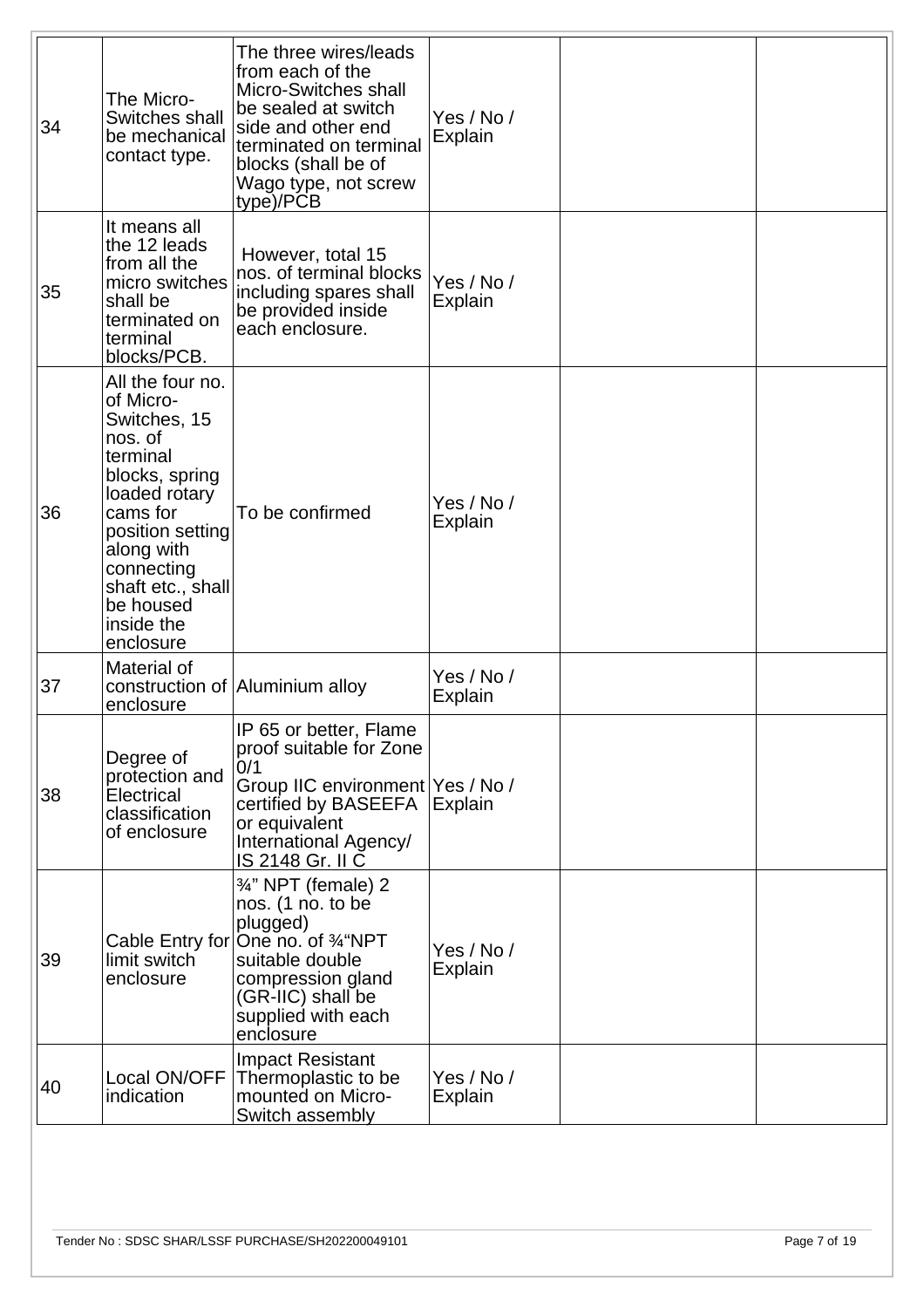| 41 | Cams for limit<br>switches                                                                                                                                                            | Individual cam with<br>adjustment Provision<br>for each<br>Micro-Switch to be<br>provided                                                                              | Yes / No /<br><b>Explain</b> |  |
|----|---------------------------------------------------------------------------------------------------------------------------------------------------------------------------------------|------------------------------------------------------------------------------------------------------------------------------------------------------------------------|------------------------------|--|
| 42 | Mounting<br>Accessories                                                                                                                                                               | All fittings, connectors,<br>screws, Circlips etc.<br>shall be of SS 316<br>only & the scope<br>includes the supply of<br>coupling and mounting<br>bracket links also. | Yes / No /<br>Explain        |  |
| 43 | <b>OFFER should</b><br>contain cross-<br>sectional<br>drawings &<br>relevant<br>brochures/<br>catalogues of<br>valves,<br>Actuator, Limit<br>Switches and<br>Limit switch<br>housing. | to be uploaded in<br>portal                                                                                                                                            | Yes / No /<br><b>Explain</b> |  |
| 44 | The valve<br>cross sectional<br>drawings<br>should contain<br>gland packing<br>details                                                                                                | Location & number of<br>seals and material of<br>construction of seals                                                                                                 | Yes / No /<br><b>Explain</b> |  |
| 45 | Prefeable<br>make Valve                                                                                                                                                               | Velan/flow<br>serve/Virgo/<br>L&T/Argus                                                                                                                                | Yes / No /<br>Explain        |  |
| 46 | Prefeable<br>make Actuator                                                                                                                                                            | Virgo /EI-O-Matic<br>(Netherlands) /<br>Automax/Supernova/<br>/Flowserve/ Rotadisc/<br>Bettis/L&T                                                                      | Yes / No /<br>Explain        |  |
| 47 | Prefeable<br>make Limit<br>switch                                                                                                                                                     | Honeywell / Omeron                                                                                                                                                     | Yes / No /<br><b>Explain</b> |  |
| 48 | Prefeable<br>make Limit<br>switch<br>enclosure                                                                                                                                        | Emerson, Virgo,<br>Westlock, Top worxs                                                                                                                                 | Yes / No /<br>Explain        |  |
| 49 | The cross<br>sectional<br>drawings with<br>material of<br>construction of<br>all parts shall<br>be sent to<br>purchaser for<br>approval<br>before<br>commencing<br>production.        | to be agreed                                                                                                                                                           | Yes / No /<br><b>Explain</b> |  |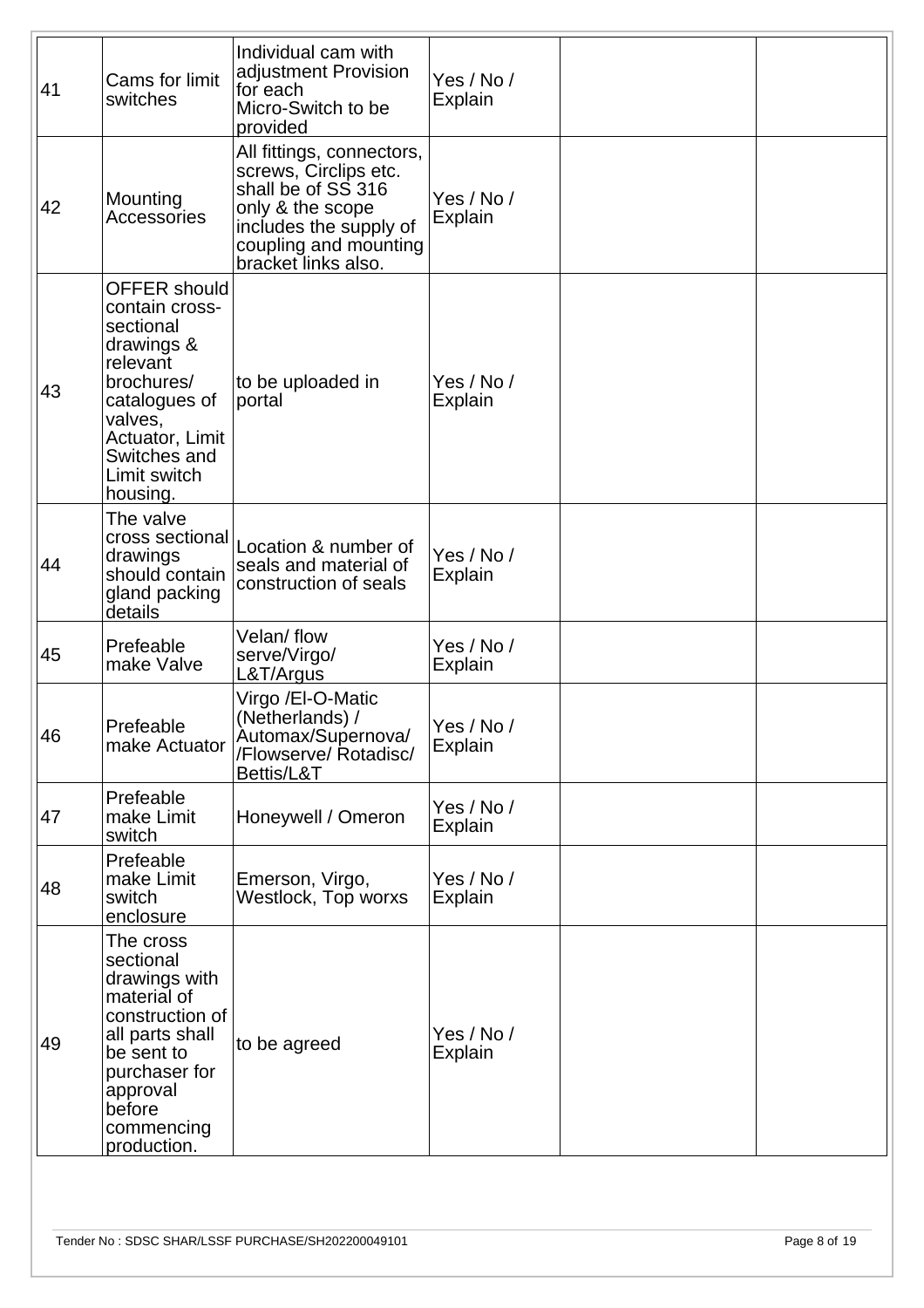| 50 | The supplier<br>shall<br>guarantee that<br>the valves<br>supplied shall<br>be exactly as<br>per the<br>approved<br>drawings in all<br>respects. | To be agreed                                                                                                                                                      | Yes / No /<br>Explain        |  |
|----|-------------------------------------------------------------------------------------------------------------------------------------------------|-------------------------------------------------------------------------------------------------------------------------------------------------------------------|------------------------------|--|
| 51 | No welding is<br>allowed on the<br>valve body.                                                                                                  | To be agreed                                                                                                                                                      | Yes / No /<br><b>Explain</b> |  |
| 52 | All valves shall<br>be made of<br>investment<br>castings only.                                                                                  | Sand casting / Bar<br>stock construction is<br>not acceptable.<br>Forged design is<br>acceptable                                                                  | Yes / No /<br>Explain        |  |
| 53 | All sealing &<br>seating<br>materials shall<br>be compatible<br>with UH-<br>25/N2O4/MMH<br>/MON3<br>chemicals                                   | <b>Purchaser reserves</b><br>right to suggest<br>suitable materials if<br>offered materials are<br>not compatible with<br>fluids, during approval<br>of drawings. | Yes / No /<br><b>Explain</b> |  |
| 54 | <b>ISO</b> interface<br>for mounting<br>pneumatic<br>actuator to be<br>provided on<br>the valve<br>body.                                        | To be agreed                                                                                                                                                      | Yes / No /<br>Explain        |  |
| 55 | Valve<br>actuators shall<br>be provided<br>with sintered<br>mufflers on<br>vent side.                                                           | To be agreed                                                                                                                                                      | Yes / No /<br>Explain        |  |
| 56 | Actuator and<br><b>Limit Switches</b>                                                                                                           | bidder shall mention<br>Make of Valve, the makes of valve,<br>actuator, limit switch<br>and enclosure in the<br>offer                                             | Yes / No /<br>Explain        |  |
| 57 | All fasteners<br>shall be SS<br>316/316L/304/<br>304L                                                                                           | To be agreed                                                                                                                                                      | Yes / No /<br><b>Explain</b> |  |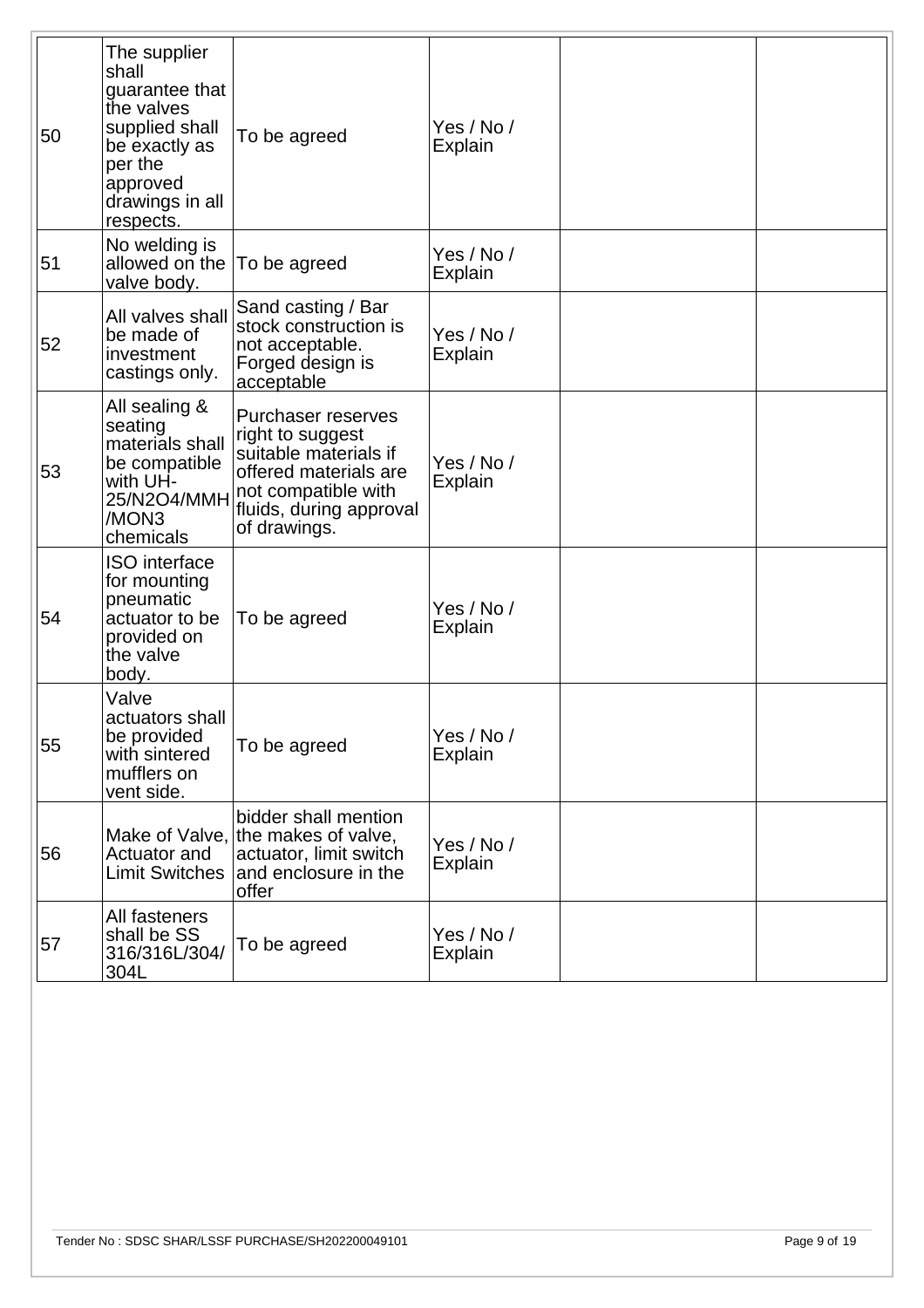| 58 | Foundry/Mater<br>ial test<br>certificate of all<br>wetted parts of<br>the valves and<br>all other test<br>certificates<br>like, Body<br>hydro test,<br>Leak test,<br>Functional<br>test, etc., shall<br>be furnished to<br>the purchaser<br>at the time of<br>inspection. | To be agreed                                                                                          | Yes / No /<br>Explain        |  |
|----|---------------------------------------------------------------------------------------------------------------------------------------------------------------------------------------------------------------------------------------------------------------------------|-------------------------------------------------------------------------------------------------------|------------------------------|--|
| 59 | <b>IGC</b> testing<br>shall be<br>conducted as<br>per ASTM<br>A262 practice-<br>B or E on<br>valve bodies<br>on one sample<br>for each Heat<br>No/Lot No.<br>based on<br>feasibility                                                                                      | To be agreed                                                                                          | Yes / No /<br>Explain        |  |
| 60 | Radiography<br>shall be<br>carried out on<br>critical areas<br>for one<br>number in<br>each size.                                                                                                                                                                         | To be agreed                                                                                          | Yes / No /<br><b>Explain</b> |  |
| 61 | Radiography<br>evaluation<br>reports shall<br>be submitted<br>during<br>inspection of<br>valves.                                                                                                                                                                          | The radiography<br>testing charges are to<br>be included and No<br>additional charges will<br>be paid | Yes / No /<br>Explain        |  |
| 62 | Valves shall<br>have stem<br>seal<br>arrangement<br>to meet the<br>fugitive<br>emission test<br>(FET) version<br>& fire safe<br>version.                                                                                                                                  | To be agreed                                                                                          | Yes / No /<br>Explain        |  |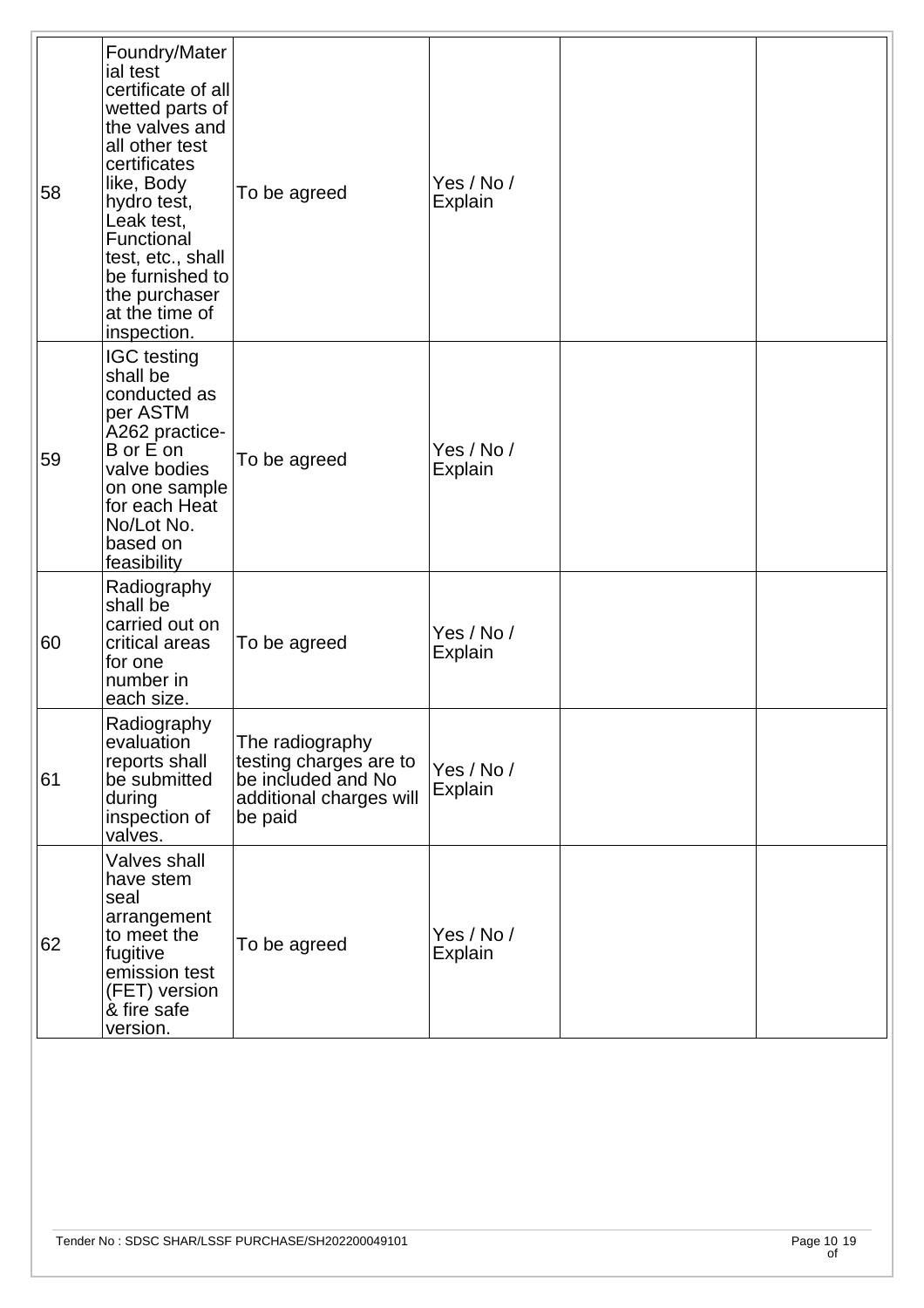| 63 | Type test<br>certificates for<br>Fugitive<br>emission test<br>as per ISO<br>15848 part-l<br>and fire safe<br>test shall be<br>furnished<br>along with the<br>offer and at<br>the time of<br>inspection.                                                                                                  | To be agreed                                                                                                                                                         | Yes / No /<br><b>Explain</b> |  |
|----|----------------------------------------------------------------------------------------------------------------------------------------------------------------------------------------------------------------------------------------------------------------------------------------------------------|----------------------------------------------------------------------------------------------------------------------------------------------------------------------|------------------------------|--|
| 64 | Test<br>certificates<br>from<br>appropriate<br>testing and<br>certifying<br>authorities for<br>explosion<br>proof for<br>specified class To be agreed<br>and protection<br>class of Limit<br><b>Switch</b><br><b>Enclosures</b><br>shall be<br>obtained and<br>furnished at<br>the time of<br>inspection |                                                                                                                                                                      | Yes / No /<br>Explain        |  |
| 65 | Inspection of<br>valves prior to<br>dispatch at<br>site.                                                                                                                                                                                                                                                 | Valves shall be<br>inspected as per QAP<br>at manufacturer's site<br>and Dispatch<br>manufacturers clearance of items is<br>only after inspection<br>and clearance.  | Yes / No /<br>Explain        |  |
| 66 | The valves<br>shall be<br>tagged with<br>size, class<br>rating and<br>material of<br>construction of<br>body,<br>manufacturers<br>reference no.<br>etc.                                                                                                                                                  | To be agreed                                                                                                                                                         | Yes / No /<br><b>Explain</b> |  |
| 67 | Painting of<br>valves:                                                                                                                                                                                                                                                                                   | High epoxy paint with<br>aliphatic polyurethane<br>final coat and total<br>DFT shall be 150±<br>10µ. Painting shall be<br>carried out after our<br>final inspection. | Yes / No /<br><b>Explain</b> |  |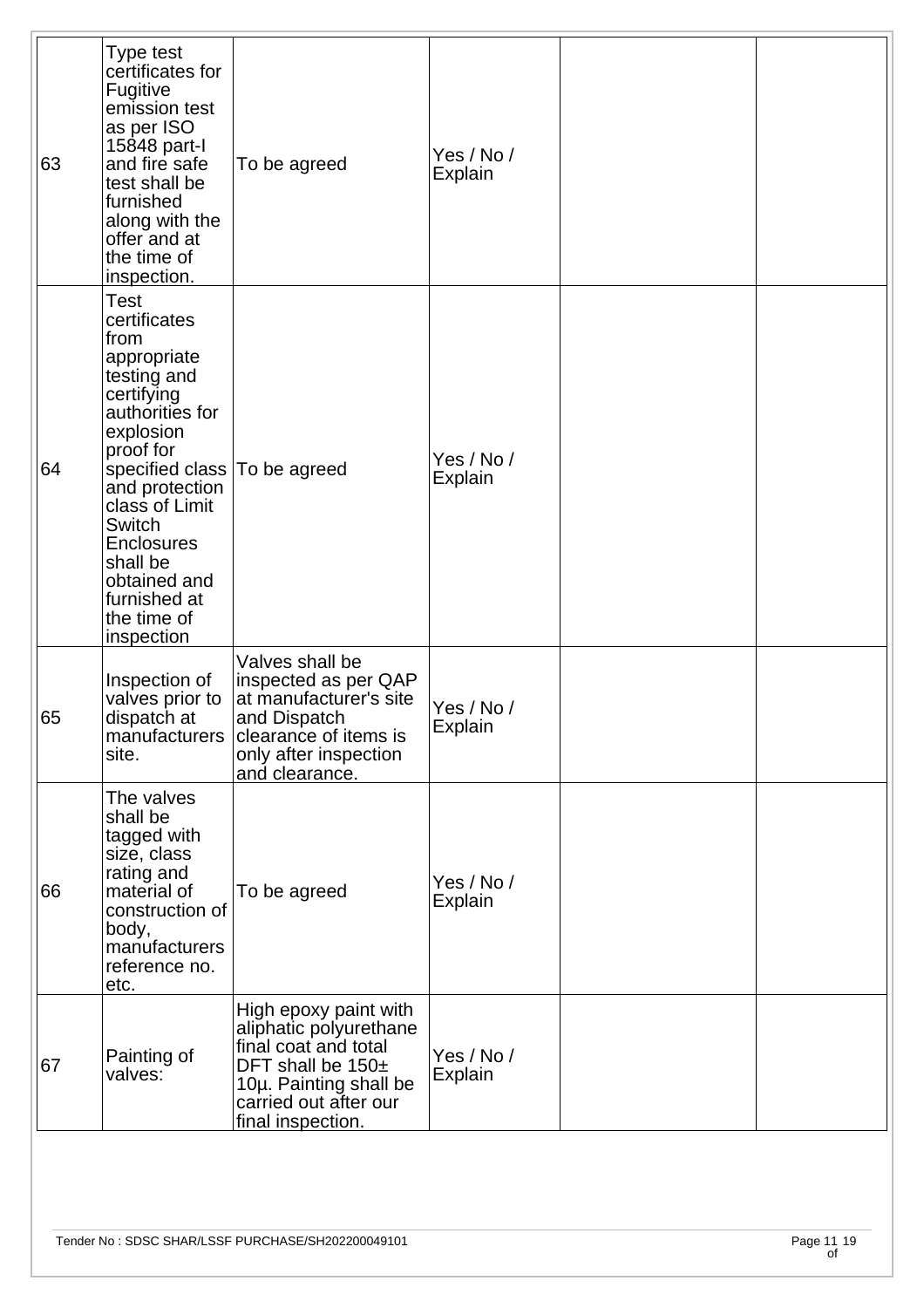| 68 | 3 Sets of<br><b>Documents</b><br>Comprising<br>Purchase<br>order copy,<br>Final<br>Drawings,<br>Operational<br>and<br>Maintenance<br>manual, Test<br>certificates,<br>Part list and<br>spares list<br>shall be sent<br>along with<br>item. | To be agreed                                     | Yes / No /<br>Explain        |  |
|----|--------------------------------------------------------------------------------------------------------------------------------------------------------------------------------------------------------------------------------------------|--------------------------------------------------|------------------------------|--|
| 69 | The bidder has<br>to confirm all<br> the<br>specifications<br>by point wise<br>and deviations   To be agreed<br>shall be<br>highlighted<br>without which<br>offers shall not<br>be considered.                                             |                                                  | Yes / No /<br>Explain        |  |
| 70 | Supplier shall<br>also accept<br>the part order<br>with same<br>offered cost.                                                                                                                                                              | To be agreed                                     | Yes / No /<br><b>Explain</b> |  |
| 71 | The purchaser<br>reserves the<br>right to<br>procure/not to<br>procure the<br>items after<br>receiving the<br>quote from<br>supplier.                                                                                                      | To be agreed                                     | Yes / No /<br>Explain        |  |
| 72 | Valves shall<br>be neatly<br>packed to<br>avoid damage<br>during transit                                                                                                                                                                   | To be agreed                                     | Yes / No /<br>Explain        |  |
| 73 | Acceptance of<br>QAP                                                                                                                                                                                                                       | to be agreed                                     | Yes / No /<br>Explain        |  |
| 74 | The bidder<br>shall sign and<br>stamp the<br>technical<br>specifications,<br>general<br>conditions and<br>all annexures                                                                                                                    | copy to be uploaded in  Yes / No /<br>the portal | Explain                      |  |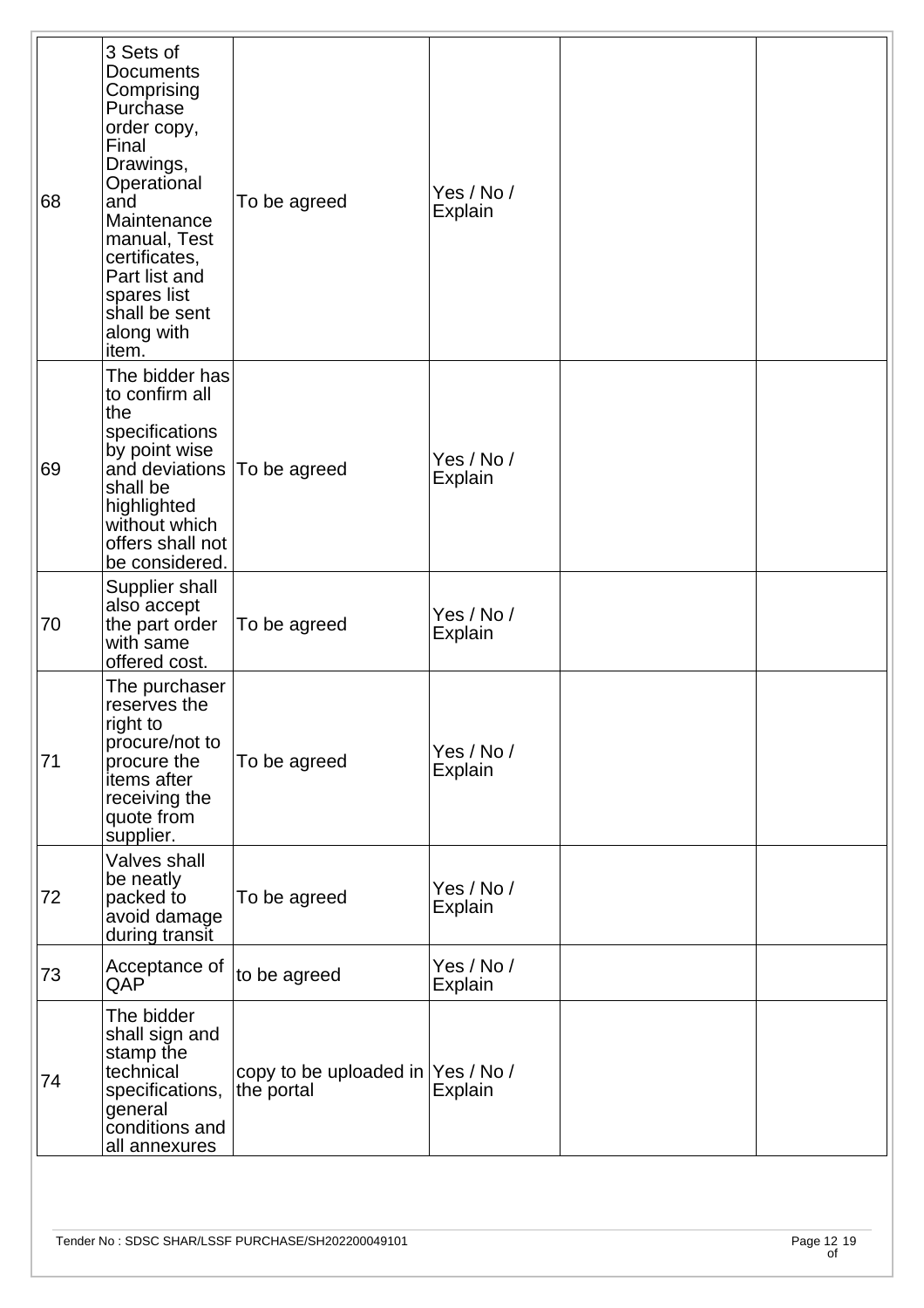| 75 | The bidder<br>shall mention<br>the details of<br> imported<br> components <br>the total valve<br>cost | The % cost of<br>components which are   Yes / No /<br>not manufactured in<br>and their % in   India shall be specified | <b>Explain</b> |  |  |
|----|-------------------------------------------------------------------------------------------------------|------------------------------------------------------------------------------------------------------------------------|----------------|--|--|
|----|-------------------------------------------------------------------------------------------------------|------------------------------------------------------------------------------------------------------------------------|----------------|--|--|

#### **Supporting Documents required from Vendor**

### **1. Signed and stamped copy of specifcations, General conditions, QAP and Annexures**

# **2. Technical details of valves, actuators, limit switches and limit switch enclosures**

5 additional documents can be uploaded by the vendor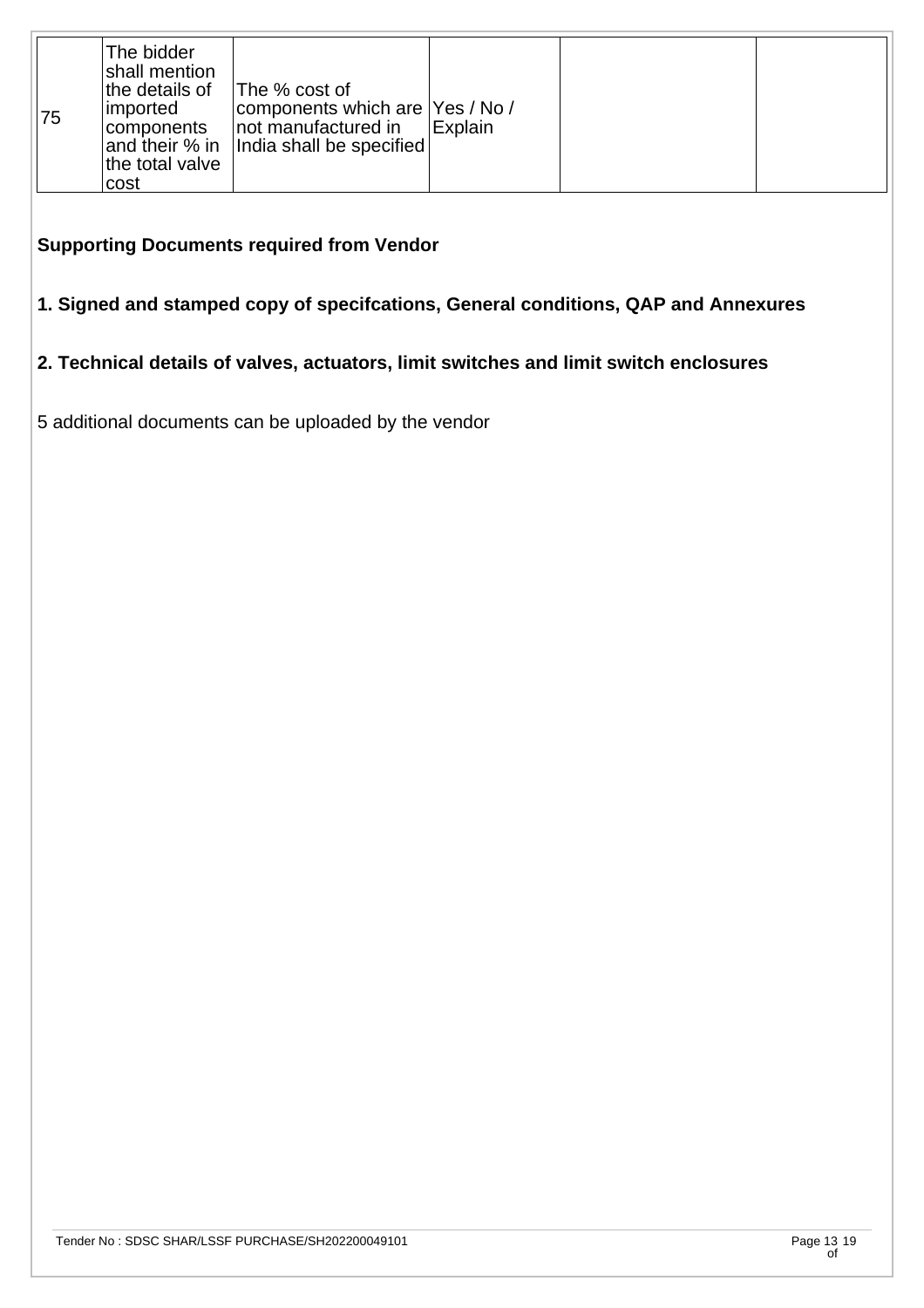## **C.2 Commercial Terms / Bid**

| SI. No.        | <b>Description</b>                                                                                                                                                                                                                                                                                                                      | <b>Compliance</b>  | <b>Vendor Terms</b> |
|----------------|-----------------------------------------------------------------------------------------------------------------------------------------------------------------------------------------------------------------------------------------------------------------------------------------------------------------------------------------|--------------------|---------------------|
| $\mathbf 1$    | The supplier shall mention the<br>makes of the valve, actuator, limit<br>switch and limit switch enclosure in<br>his offer                                                                                                                                                                                                              | Yes / No / Explain |                     |
| $\overline{2}$ | The supplier shall submit the<br>catalogues, brochures and other<br>technical details of the valves.                                                                                                                                                                                                                                    | Yes / No / Explain |                     |
| 3              | P & F charges, if any, please<br>mention percentage<br>Note: Please state Whether Quoted<br>percentage is Extra or Inclusive, if<br>not it will be treated as included in<br>the quoted cost.<br>Please note that in Two part<br>tenders, only percentage should be<br>mentioned otherwise those offers<br>shall be summarily rejected. | Yes / No / Explain |                     |
| 4              | <b>Please mention your GST</b><br>registration details<br>GŠT No. for SHAR- GSTIN:<br>37AAAGS1366J1Z1                                                                                                                                                                                                                                   | Yes / No / Explain |                     |
| 5              | In case of Specific Brand items,<br>Please provide Authorization<br>certificate from OEM.                                                                                                                                                                                                                                               | Yes / No / Explain |                     |
| 6              | Please specify whether you are a<br>MSME if so please furnish the<br>documentary evidence along with<br>your offer. Vendors may please note<br>that MSMEs are not exempted from<br>the submission of security deposit.                                                                                                                  | Yes / No / Explain |                     |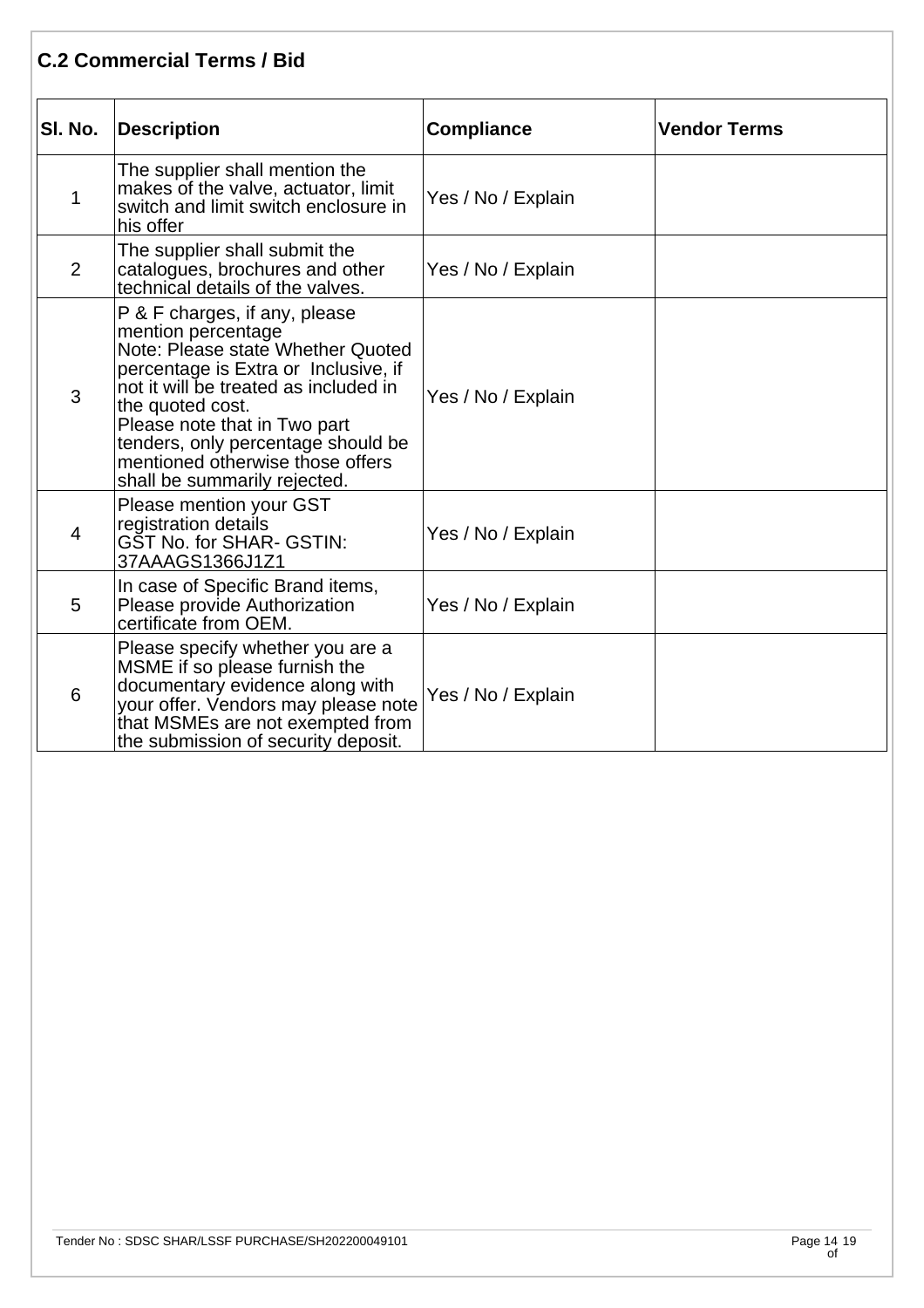| $\overline{7}$ | As per Notification No. 05/2018<br>CUSTOMS Dtd. 25.01.2018 ISRO<br>is eligible to reduced rate of customs<br>duty $@$ 10.775% (CD $@$ 5% plus<br>Surcharge@10% plus IGST@5%).<br>In case of foreign component<br>involved, We will provide Customs<br>Duty Exemption Certificate in case<br>of Import Orders/ imported supplies/<br>High Sea Sales. In this connection,<br>tenderer has to provide the<br>following.                                                                                                                                                                                                          |                    |  |
|----------------|-------------------------------------------------------------------------------------------------------------------------------------------------------------------------------------------------------------------------------------------------------------------------------------------------------------------------------------------------------------------------------------------------------------------------------------------------------------------------------------------------------------------------------------------------------------------------------------------------------------------------------|--------------------|--|
|                | (i) Please indicate whether your rate<br>is inclusive of this Customs duty @<br>10.775% or extra.<br>(ii) what would be the percentage of<br>foreign exchange component you<br>have considered in your quote.<br>(iii) List of items with approximate<br>quantities which require customs<br>duty exemption certificate to be<br>provided.<br>Note: Please state Whether Quoted<br>percentage is Extra or Inclusive, if<br>not it will be treated as included in<br>the quoted cost<br>Please note that in Two part<br>tenders, only percentage should be<br>mentioned otherwise those offers<br>shall be summarily rejected. | Yes / No / Explain |  |
| 8              | VALIDITY OF OFFER: - The validity<br>of offers/tenders should be 180<br>days from the date of opening of<br>the tenders. Tenders shorter than<br>offer validity mentioned above will<br>not be considered for evaluation.                                                                                                                                                                                                                                                                                                                                                                                                     | Yes / No / Explain |  |
| 9              | Delivery Term:-<br>FOR : SDSC SHAR, Sriharikota In<br>case of Foreign orders, FOB or FCA<br>or EX-WORKS.                                                                                                                                                                                                                                                                                                                                                                                                                                                                                                                      | Yes / No / Explain |  |
| 10             | Freight charges, if any. If YES<br>please mention the percentage /<br>amount.<br>Note: Please state Whether Quoted<br>percentage is Extra or Inclusive, if<br>not it will be treated as included in<br>the quoted cost<br>Please note that in Two part<br>tenders, only percentage should be<br>mentioned otherwise those offers<br>shall be summarily rejected.                                                                                                                                                                                                                                                              | Yes / No / Explain |  |
| 11             | Delivery Period: Within 06 months<br>from the date of receipt and<br>acceptance of items.                                                                                                                                                                                                                                                                                                                                                                                                                                                                                                                                     | Yes / No / Explain |  |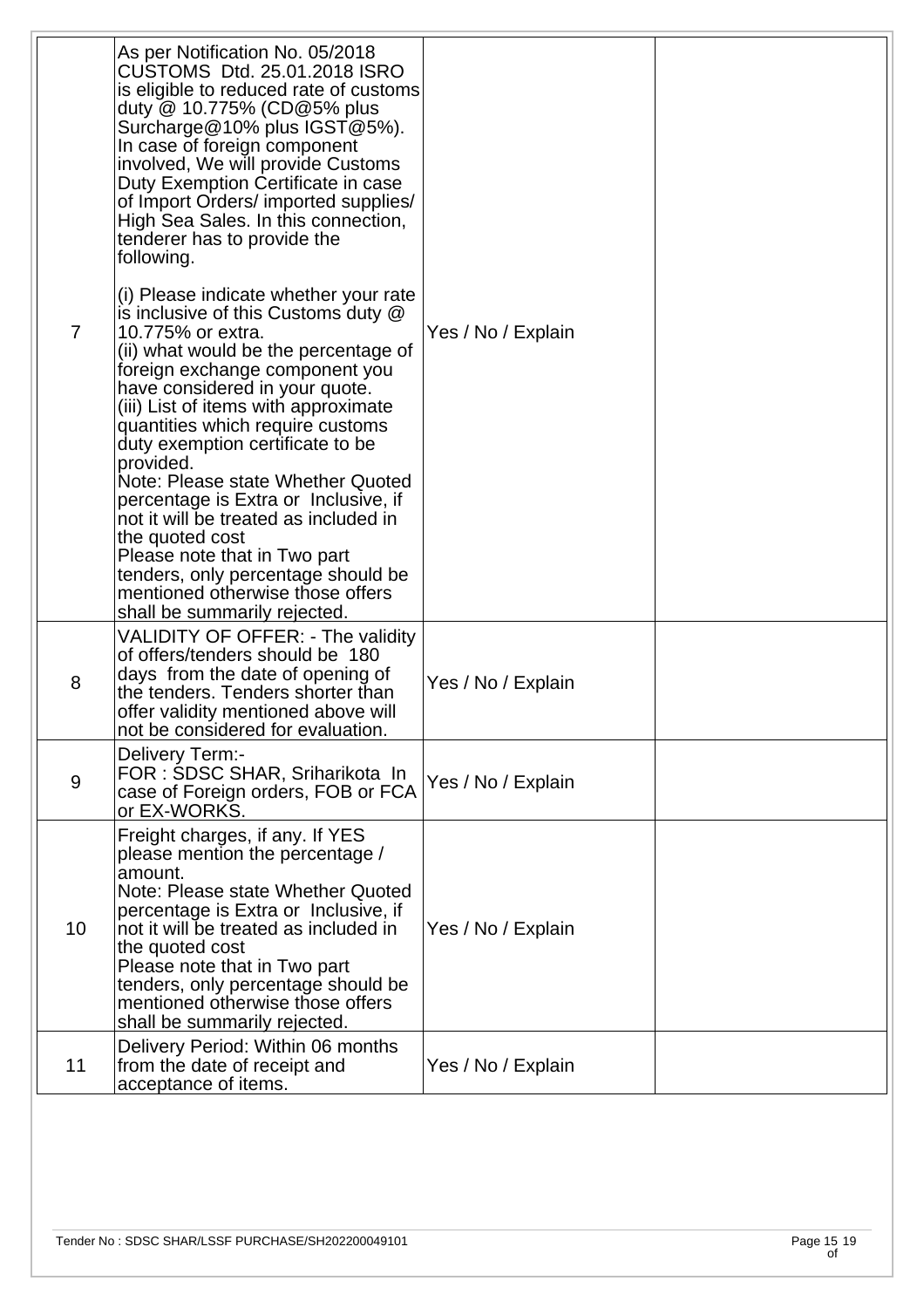| 12 <sub>2</sub> | Payment Term :-<br>(a)100% payment shall be made<br>through PFMS within 30 days of<br>receipt and acceptance of the item<br>at our site.<br>(b) However the following payment<br>term also will be considered if<br>required.<br>01. 30% of order value as advance<br>against ABG.<br>02. 60% of order value against<br>receipt of item at SDSC SHAR.<br>03. Balance 10% of order value<br>against satisfactory performance of<br>items against PBG.<br><b>SUPPLIER SHOULD</b><br>SPECIFICALLY MENTION THE<br><b>PAYMENT TERMS WHICH</b><br>MENTIONED ABOVE(ANY ONE i.e<br>$(a)$ OR $(b)$ ) | Yes / No / Explain |  |
|-----------------|---------------------------------------------------------------------------------------------------------------------------------------------------------------------------------------------------------------------------------------------------------------------------------------------------------------------------------------------------------------------------------------------------------------------------------------------------------------------------------------------------------------------------------------------------------------------------------------------|--------------------|--|
| 13              | Liquidated Damages (LD) :- Since<br>delivery is the essence of this order,<br>LD @ 0.5% per week or part thereof  Yes / No / Explain<br>subject to a maximum of 10% of the<br>order value for the delayed period of<br>supply/scope of work.                                                                                                                                                                                                                                                                                                                                                |                    |  |
| 14              | Warranty:- Warranty for the offered<br>litem shall be from the date of<br>installation/acceptance of the item at<br>our site for a minimum period of one<br>year or as specified in the tender<br>document.                                                                                                                                                                                                                                                                                                                                                                                 | Yes / No / Explain |  |
| 15              | Performance Bank Guarantee<br>(PBG) :-<br>You have to submit a PBG from a<br>Nationalised / Scheduled Bank for 3<br>% of the order value at the time of<br>supply valid till the completion of<br>warranty period plus 60 days<br>towards claim period.<br><b>OR</b><br>3 % OF THE ORDER VALUE<br>SHALL BE HOLD TILL THE<br><b>COMPLETION OF WARRANTY</b><br>PERIOD.                                                                                                                                                                                                                        | Yes / No / Explain |  |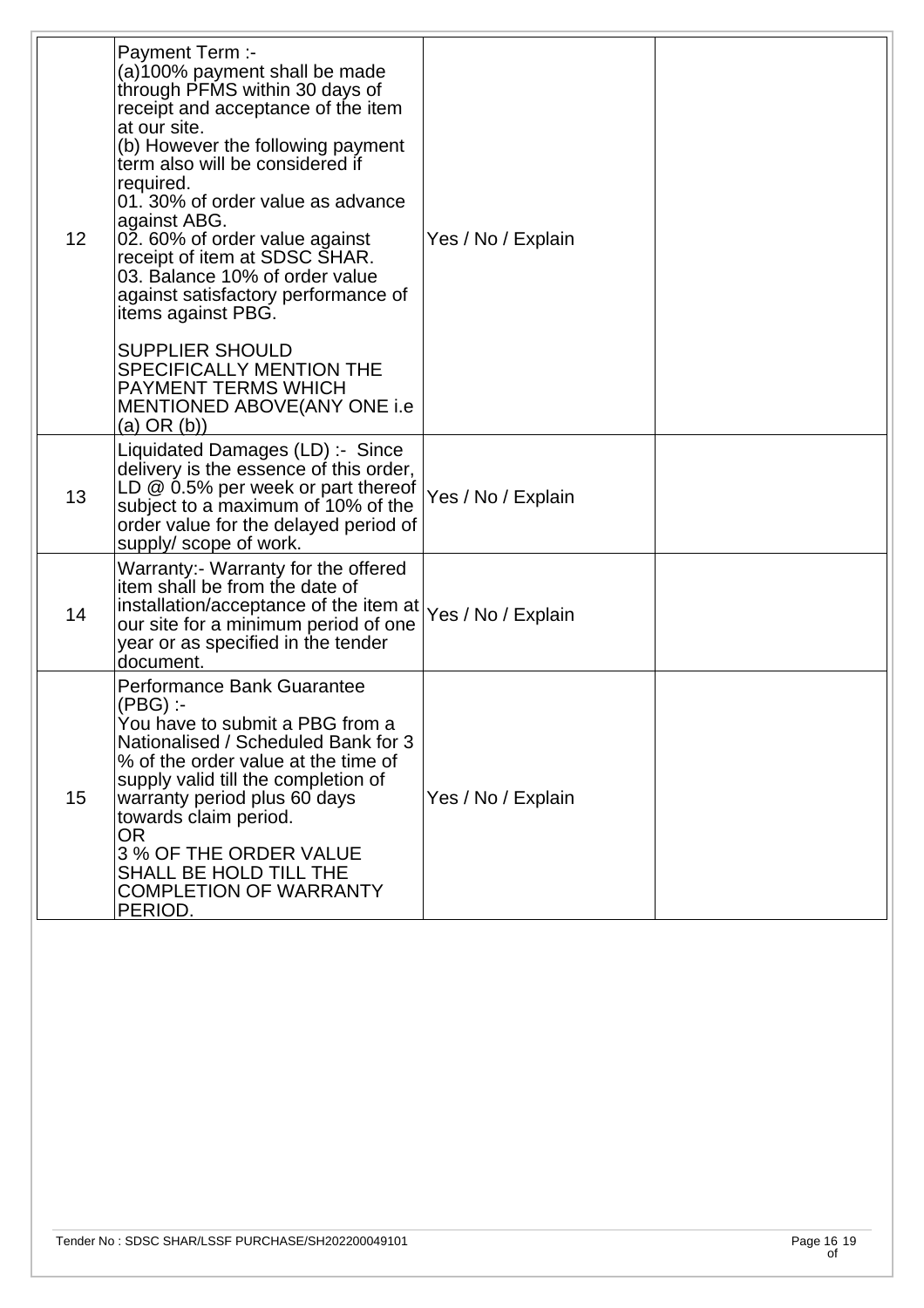| 16 | Security Deposit (SD) :-<br>3 % value of the order shall be<br>deposited with SDSC within 10 days<br>from the date of the Purchase Order<br>towards security deposit in the form<br>of Bank Guarantee towards<br>performance of the Contract valid till<br>completion of the contract period<br>plus sixty days towards claim period.<br>(This will be returned by SDSC<br>immediately on execution of the<br>order satisfactorily as per order<br>terms. If not, the amount will be<br>forfeited). NOT REQUIRED FOR<br><b>LANDED COST BELOW RS.5</b><br>LAKHS. | Yes / No / Explain |  |
|----|-----------------------------------------------------------------------------------------------------------------------------------------------------------------------------------------------------------------------------------------------------------------------------------------------------------------------------------------------------------------------------------------------------------------------------------------------------------------------------------------------------------------------------------------------------------------|--------------------|--|
| 17 | In case, if parties are unable to<br>provide two separate BGs, i.e., one<br>for SD & one for PBG, they can<br>submit a combined BG for SD &<br>PBG for 3 % of the Order value valid Yes / No / Explain<br>till the completion of total contractual<br>obligation (i.e., Supply period plus<br>warranty period plus 60 days).<br>Please confirm.                                                                                                                                                                                                                 |                    |  |
| 18 | Insurance:-<br>Being a Govt. Of India Dept.,<br>Insurance is not required at our cost.<br>Please ensure the safe delivery of<br>the ordered item with proper<br>transport worthy packing.                                                                                                                                                                                                                                                                                                                                                                       | Yes / No / Explain |  |
| 19 | Validity of Offer :-<br>The validity of the offers / tenders<br>should be 120 days from the date of<br>opening of the tenders. Tenders<br>shorter than offer validity mentioned<br>above will not be considered for<br>evaluation.                                                                                                                                                                                                                                                                                                                              | Yes / No / Explain |  |
| 20 | Remarks if any:<br>1. Annexure-I of tender document i.e<br>"Additional terms & conditions to<br>tender enquiry" may be read as<br>below.<br>a) Point No.01 - Offer validity of the<br>offers/tenders should be 180 days<br>from the date of tender opening.<br>b) Point No.08 - 3% of order value<br>shall be submitted as Security<br>Deposit.<br>c) Point No.09 - PBG for 3% of order<br>value should be submitted.                                                                                                                                           | Yes / No / Explain |  |
| 21 | In case of foreign orders:<br>(a) Please specify whether any<br>Export clearance is required.<br>(b) Please specify whether any<br>agency commission is involved or<br>not                                                                                                                                                                                                                                                                                                                                                                                      | Yes / No / Explain |  |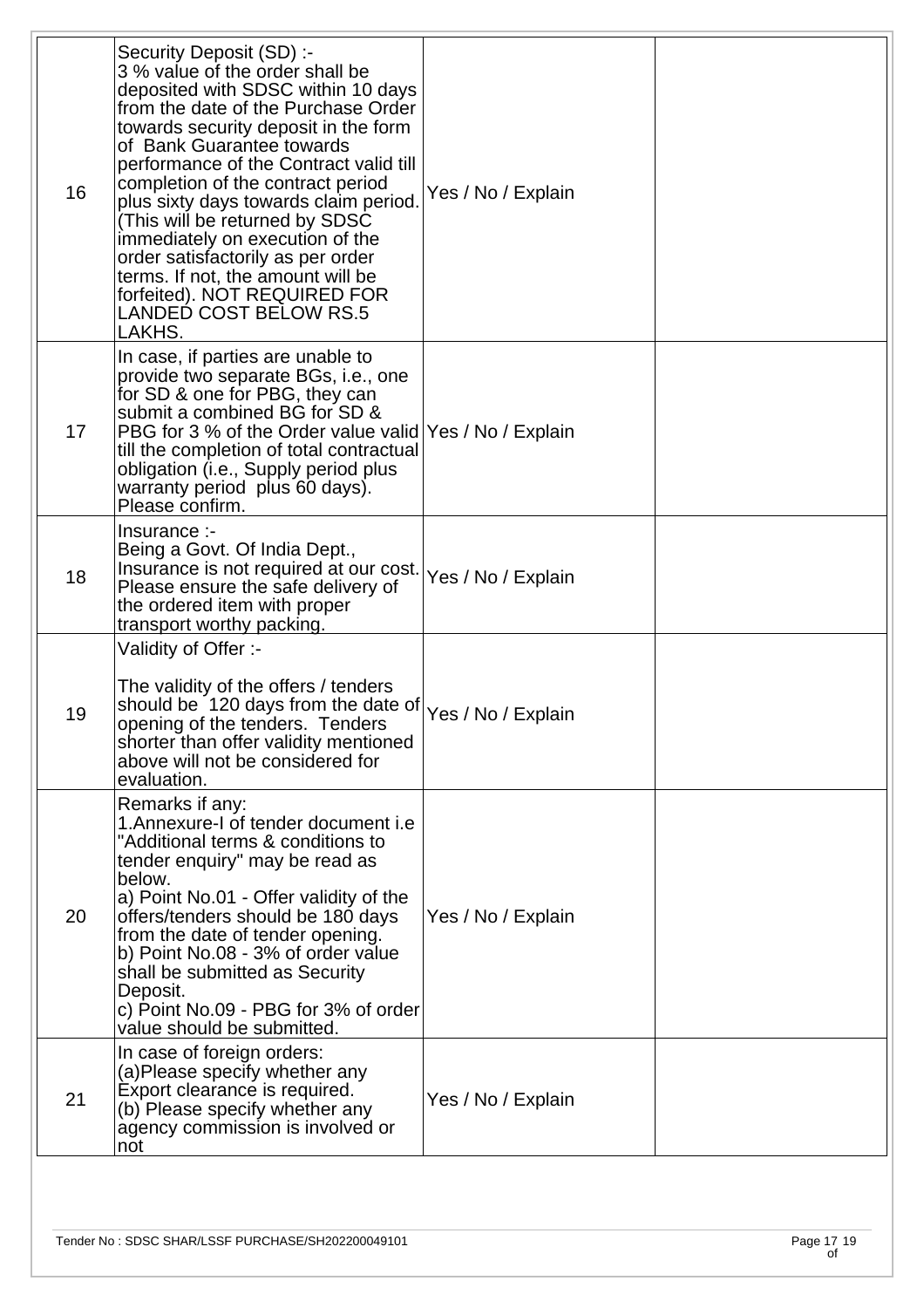| 22 | Special conditions against Indian<br>Agents submitting quotations in<br>Foreign Currency.<br>(a) Foreign Principals proforma<br>invoice indicating the commission<br>payable to the Indian Agent and<br>nature of after sales service to be<br>rendered by the Indian Agent.<br>(b) Copy of Agency agreement with<br>the Foreign Principal, precise<br>relationship between them and their<br>mutual interest in the business.<br>(c) The enlistment of the Indian<br>Agent with Director-General of<br>Supplies & Disposals under the<br>Compulsory Registration Scheme of<br>Ministry of Finance.                                                                                                                                                                                                                                                                                                                                                                                                                                                                                                                                                                                                                                                                                                                                                                                                                                               | Yes / No / Explain |  |
|----|---------------------------------------------------------------------------------------------------------------------------------------------------------------------------------------------------------------------------------------------------------------------------------------------------------------------------------------------------------------------------------------------------------------------------------------------------------------------------------------------------------------------------------------------------------------------------------------------------------------------------------------------------------------------------------------------------------------------------------------------------------------------------------------------------------------------------------------------------------------------------------------------------------------------------------------------------------------------------------------------------------------------------------------------------------------------------------------------------------------------------------------------------------------------------------------------------------------------------------------------------------------------------------------------------------------------------------------------------------------------------------------------------------------------------------------------------|--------------------|--|
| 23 | Please provide valid/currently using<br>E-mail Id & Contact no. for seeking<br>further clarifications if any                                                                                                                                                                                                                                                                                                                                                                                                                                                                                                                                                                                                                                                                                                                                                                                                                                                                                                                                                                                                                                                                                                                                                                                                                                                                                                                                      | Yes / No / Explain |  |
| 24 | For this procurement, bids from<br>Class-I & class-II Local Suppliers<br>are admissible. Hence provisions<br>contained in Public Procurement<br>(Preference to Make in India), Order<br>2017 issued by Department for<br>Promotion of Industry and Internal<br>Trade (DIPP), Ministry of Commerce<br>& Industries vide letter No. P-<br>45021/2/2017-PP(BE-II) dated<br>04.06.2020 and subsequent<br>amendment & directives shall be<br>followed. Accordingly, offer will be<br>evaluated & processed in<br>conformation with above referred<br><b>GOI order (Specially mentioned</b><br>below). The bidder shall provide<br>compliance and undertaking as per<br>order and hereafter amendments:<br>Order no: F.No.6/18/2019 PPD<br>dated 23.07.2020 of Department of<br>Expenditure), Ministry of Finance<br>Under Public procurement division<br>for the General Financial rule<br>(GFRs).<br>(a) Class-I local supplier means a<br>supplier or service provider, whose<br>goods, service or works offered for<br>procurement, has local content<br>equal to or more than 50%, as<br>defined under order.<br>(b) Class-II local supplier means a<br>supplier or service provider, whose<br>goods, services or works offered for<br>procurement, has local content more<br>than 20% but less than 50%, as<br>defined under this Order.<br>IT IS ALSO REQUESTED TO<br>PROVIDE MII CERTIFICATE FOR<br>PROVING THE PERCENTAGE OF<br>LOCAL CONTENT. | Yes / No / Explain |  |